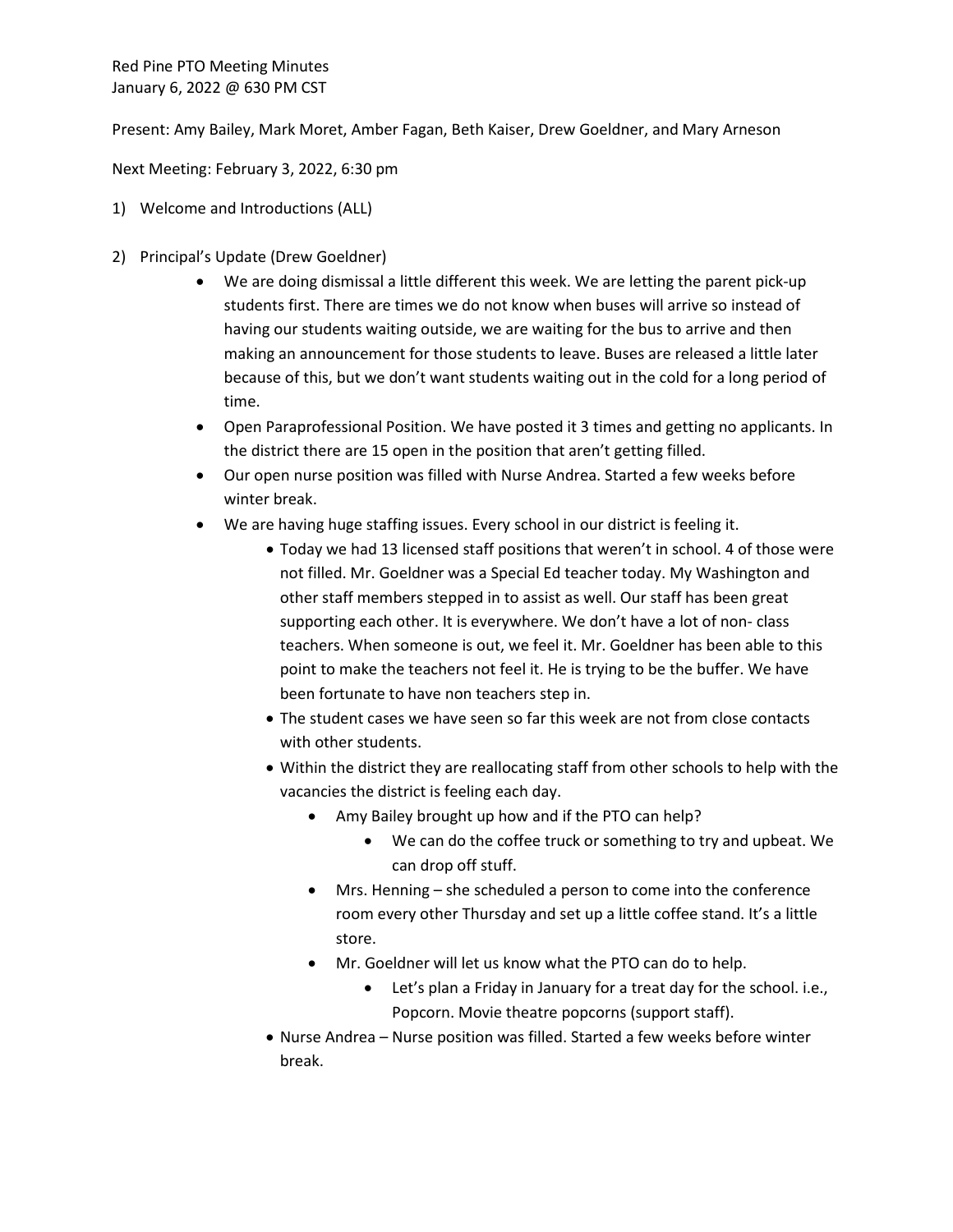- Our school psychologist left this year and a took a position in a private company. The school district is working on reallocating a school psychologist for Red Pine.
- 3) Treasurer's Reports (Amber Fagan)

Budget Update

Cash Balance of \$35,364 as of 10/7/21, including special designations (Minimum Required Bank Balance of \$5000, Gary Anger Scholarship Fund (\$4500 = \$9500).

- ADD: Boosterthon, Party Money, Boosterthon Sponsorship, Calm Kits, Corporate Donations, & Donations (AmazonSmile, Thomas Reuters, Garten's, Box Tops, Benevity Community Impact Fund)
- Less: \$ Party Money Reimbursement, Staff gift cards, non-party reimbursements, returned checks, USA Inflatables
- Pending: \$30, 538 (Conference meals and fee to Boosterthon)
- Cash Balance of \$56, 771 as of 11/10/21 (including special designations)
- 4) Old Business
	- \$35,000 approved for Class/Grade Funding & Literacy Library
		- \$5000+ additional for the literacy library
		- Class/Grade Funding total will be finalized by next meeting for the staff to start to utilize
		- Is there anything that at the end of the year the staff could potentially need? Reserve some of the budget for those requests? i.e. More money for class parties Mr. Goeldner will research this ask.
		- Once the purchases are made, we will be posting pictures & share with RP Community as how the funds are being used.
- 5) New Business (All)
	- Fundraising We have reserved the date for Boosterthon 2022. We can cancel without any penalty for next year. We did go with a lower tier from Boosterthon. That means less interaction from Boosterthon, but a higher percentage that will go back into the school. It will be the same week as last year, but only Tuesday – Wednesday. Next year there will not be any leaderboards.
	- School Supplies Do we want to offer this service again? It is an at cost service and we never mark it up for money to come back to the PTO. This is not a fundraiser for us. Last we had 8 people utilize this service. The cost varies with every grade because it is the average cost. It's a nice service to offer. Do we want to add a fee on top as a fundraiser? NO
	- Reminder: Mason Jar Takeout Tuesday is January 18th, 2022. Red Pine will get 20% from this Fundraiser for those who mention Red Pine when they are ordering.
		- Art Adventure Can volunteers go into classrooms
		- Sarah and Mr. Washing have been in contact on this. Highly doubtful we will have volunteers back into the classrooms in Feb/March. Do we want to utilize videos? Last year the videos did not have a lot of views. Mr. Goeldner took a poll of the teachers and one teacher responded to skip due to there are other priorities. We can cancel art adventure without penalty.